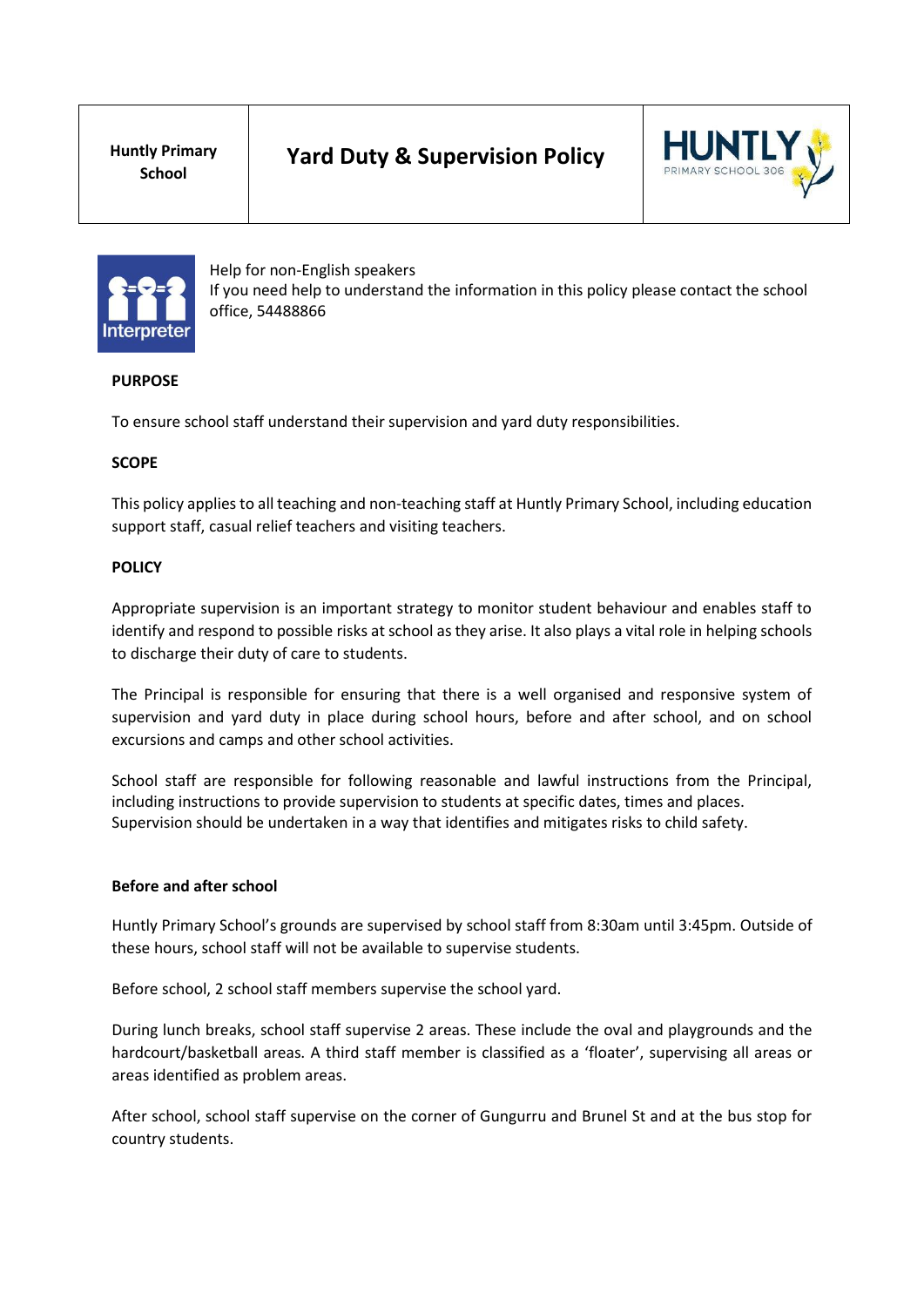Parents and carers will be advised through regular reminders in our newsletter that they should not allow their children to attend Huntly Primary School outside of these hours. Families will be encouraged to contact Selena Van Riet on (54488866) or refer to school webpage for more information about the before and after school care facilities available to our school community.

If a student arrives at school before supervision commences at the beginning of the day, the Principal or nominee staff member will, as soon as practicable, follow up with the parent/carer to:

- advise of the supervision arrangements before school
- request that the parent/carer make alternate arrangements

If a student is not collected before supervision finishes at the end of the day, the Principal or nominee staff member will consider whether it is appropriate to:

- attempt to contact the parents/carers
- attempt to contact the emergency contacts
- place the student in an out of school hours care program
- contact Victoria Police and/or the Department of Health and Human Services (Child Protection) to arrange for the supervision, care and protection of the student.

School staff who are rostered on for before or after school supervision must follow the processes outlined below.

#### **Yard duty**

All staff at Huntly Primary School are expected to assist with yard duty supervision and will be included in the weekly roster.

The Principal [or leadership team member] is responsible for preparing and communicating the yard duty roster on a regular basis. At Huntly Primary School, school staff will be designated to a specific yard duty area to supervise.

The designated yard duty areas for our school (from Term 1, 2022) are

| Zone   | Area                          |
|--------|-------------------------------|
| Zone 1 | Oval/Playground Area          |
| Zone 2 | Hardcourt/Basketball Court    |
| Zone 3 | 'Floater'                     |
| Other  | Alternative Lunchtime Program |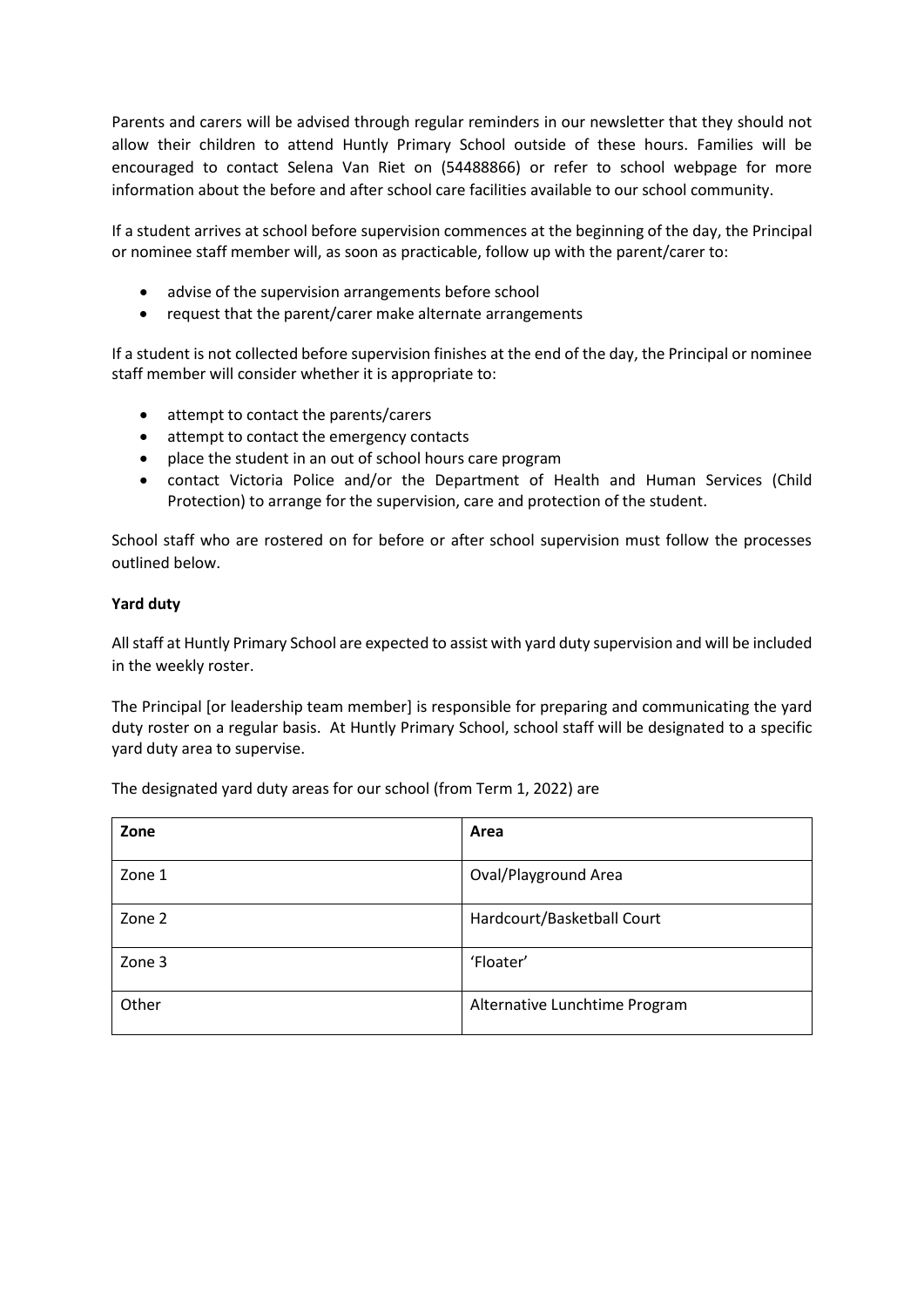

School staff must:

Wear a provided safety/hi-vis vest whilst on yard duty. Each staff member has their own safety/hi-vis vest. Part-time staff or CRT's can access hi-vis vests from the staffroom and must return them at the end of the lunch break.

# **Yard duty responsibilities**

Staff who are rostered for yard duty must remain in the designated area until they are replaced by a relieving teacher.

During yard duty, supervising school staff must:

- methodically move around the designated zone ensuring active supervision of all students
- be alert and vigilant
- where safe to do so, approach any unknown visitor who is observed on school grounds without a clear legitimate purpose, and ensure they have a visitor pass and have signed in (excluding drop off and collection periods)
- intervene immediately if potentially dangerous or inappropriate behaviour is observed in the yard
- enforce behavioural standards and implement appropriate consequences for breaches of safety rules, in accordance with any relevant disciplinary measures set out in our school's *Student Engagement and Wellbeing* policy
- ensure that students who require first aid assistance receive it as soon as practicable
- log any incidents or near misses as appropriate onto the Chronicle section of the COMPASS student administrative program.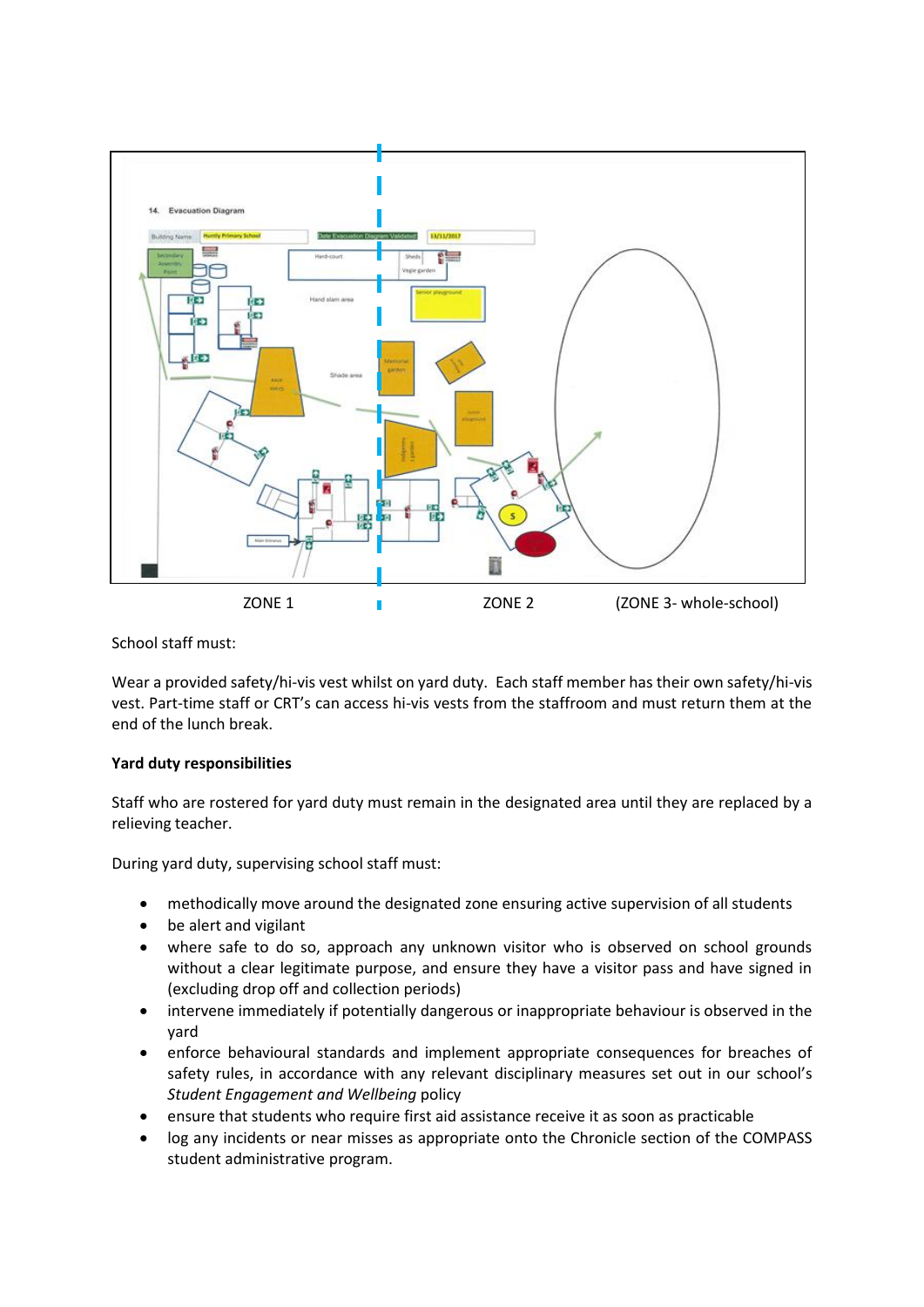If being relieved of their yard duty shift by another staff member (for example, where the shift is 'split' into 2 consecutive time periods), the staff member must ensure that a brief but adequate verbal 'handover' is given to the relieving staff member in relation to any issues which may have arisen during the first shift.

If the supervising staff member is unable to conduct yard duty at the designated time, they should contact the Yard Duty Coordinator with as much notice as possible prior to the relevant yard duty shift to ensure that alternative arrangements are made.

If the supervising staff member needs to leave yard duty during the allocated time, they should contact the yard duty coordinator but should not leave the designated area until the relieving staff member has arrived in the designated area.

If the relieving staff member does not arrive for yard duty, the staff member currently on duty should send a message to the yard duty coordinator, principal or office and not leave the designated area until a relieving staff member has arrived.

Should students require assistance during lunchtimes, they are encouraged to speak to the supervising yard duty staff member.

## **Classroom**

The classroom teacher is responsible for the supervision of all students in their care during class.

If a teacher needs to leave the classroom unattended at any time during a lesson, they should first contact the office to seek assistance, a neighbourhood class teacher who may be able to assist without compromising their own class. The teacher should then wait until another staff member has arrived at the classroom to supervise the class prior to leaving.

#### **School activities, camps and excursions**

The Principal and leadership team are responsible for ensuring that students are appropriately supervised during all school activities, camps and excursions, including when external providers are engaged to conduct part or all of the activity. Appropriate supervision will be planned for school activities, camps and excursions on an individual basis, depending on the activities to be undertaken and the level of potential risk involved and will follow the supervision requirements in the Department of Education and Training [Excursions Policy.](https://www2.education.vic.gov.au/pal/excursions/policy)

#### **Digital devices and virtual classroom**

Huntly Primary School follows the Department's [Cybersafety and Responsible Use of Technologies](https://www2.education.vic.gov.au/pal/cybersafety/policy)  [Policy](https://www2.education.vic.gov.au/pal/cybersafety/policy) with respect to supervision of students using digital devices.

Huntly Primary School will also ensure appropriate supervision of students participating in remote and flexible learning environments while on school site.

While parents are responsible for the appropriate supervision of students accessing virtual classrooms from home:

- student attendance will be monitored through daily check-ins in the morning
- any wellbeing or safety concerns for the student will be managed in accordance with our usual processes – refer to our Student Wellbeing and Engagement Policy and our Child Safety Responding and Reporting Policy and Procedures for further information.